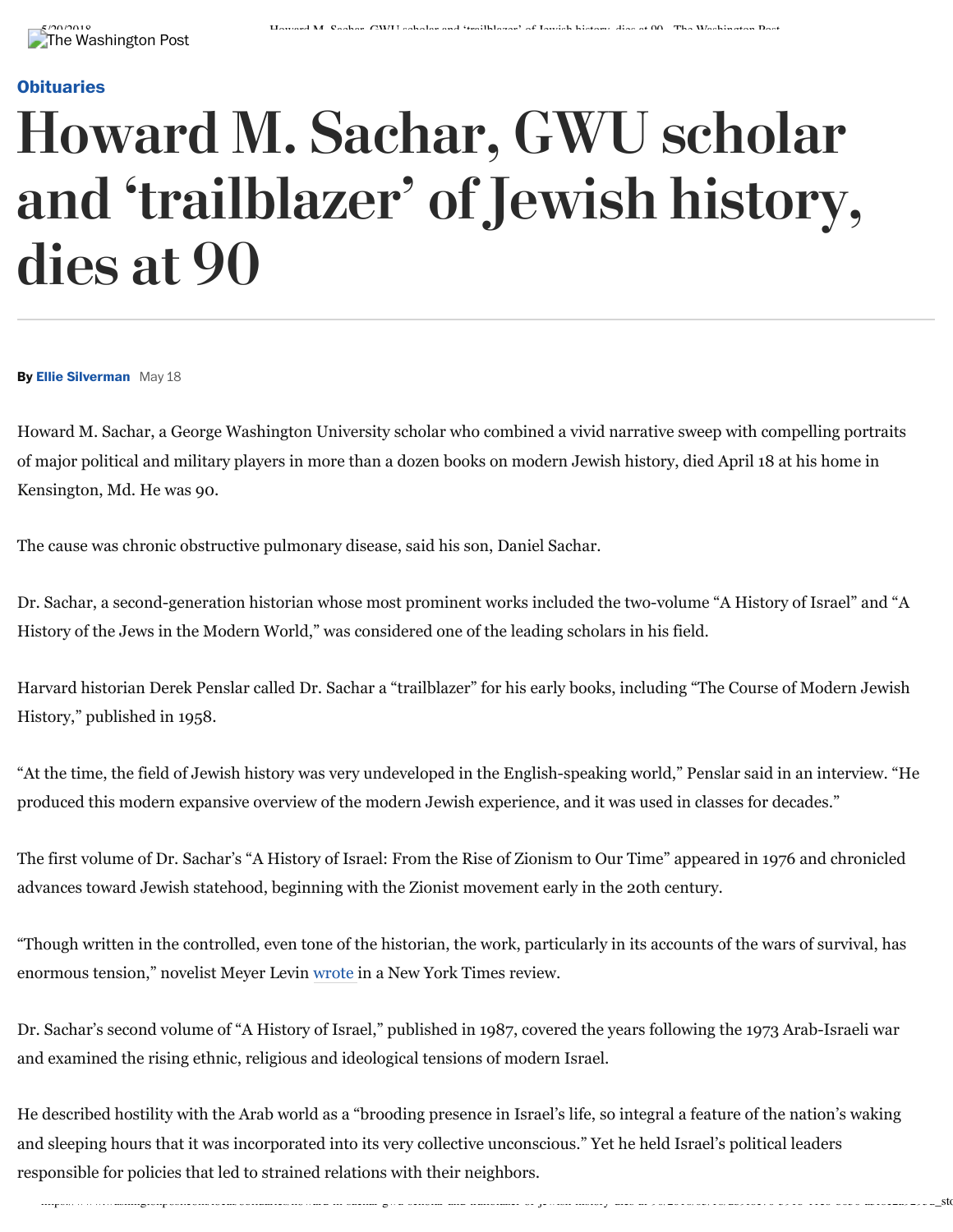5/20/2018 Howard M. Sachar, GWU scholar and 'trailblazer' of Jewish history, dies at 90 - The Washington Post

In an interview, Stanford historian Steven J. Zipperstein praised the political understanding and descriptive scenes in Dr. Sachar's 1992 book, "A History of the Jews in America," but noted that his approach "felt somewhat old-fashioned" because of its relative neglect of the role of women and the strength of religious belief.

"In some ways, he talked past the historical profession," Zipperstein said. "He craned his neck as I see it, to reach the larger public."

Dr. Sachar evoked the medieval world of Muslim-controlled Cordoba, Spain, in his 1994 book, "Farewell España: The World of the Sephardim Remembered."

"It was a city, a realm, that proved uniquely congenial to its Jews," he wrote.

"Sachar's genius, well-displayed in this and his previous histories, is that of a synthesizer," historian David L. Ruderman [wrote](https://www.washingtonpost.com/archive/entertainment/books/1994/12/11/heritage-of-grace-and-learning/2262afd4-b92a-4a4d-93ac-22d14d1bec0a/?utm_term=.2204a44ec249) in a Washington Post review of "Farewell España." "Having absorbed large dosages of specialized research, he fuses this material with personal accounts of his own travels, his own interviews and his own contemporary evaluations of the past in constant juxtaposition with the present."

Howard Morley Sachar was born Feb. 10, 1928, in St. Louis and grew up in Champaign, Ill. His father, Abram L. Sachar, was a history professor at the University of Illinois and national director of the Hillel Foundation, a Jewish student organization. In 1948, he became the founding president of Brandeis University in Waltham, Mass.

Dr. Sachar graduated in 1947 from Swarthmore College in Pennsylvania and obtained a master's degree and a doctorate in history at Harvard University in 1950 and 1953, respectively.

Among his early positions, Dr. Sachar was director of the Hillel Foundation at the University of California at Los Angeles and Stanford University. From 1961 to 1964, he led a student program in Jerusalem for Brandeis.

He joined George Washington University's faculty in 1965 and retired in 2004.

Survivors include his wife of 53 years, Eliana Steimatzky Sachar of Kensington; three children, Daniel Sachar of Miami, Sharon Sachar-Porag of Ramat Hasharon, Israel, and Michele Sachar of New York; a brother; and eight grandchildren.

Dr. Sachar published 16 books, lectured at more than 150 colleges and twice received the National Jewish Book Award. He was also the editor in chief of the 39-volume "The Rise of Israel: A Documentary History."

In many ways, the culmination of Dr. Sachar's lifetime of study can be found in his 831-page "A History of the Jews in the Modern World" (2005), tracing Jewish life since the 18th century.

https://www.washingtonpost.com/local/obituaries/howard-m-sachar-gwu-scholar-and-trailblazer-of-jewish-history-dies-at-90/2018/05/18/db9f8c76-591b-11e8-b656-a5f8c2a9295d\_sto He "relates an immensely complex story with precision and learning," Zipperstein [wrote](https://www.nytimes.com/2005/09/04/books/review/a-history-of-the-jews-in-the-modern-world-the-best-of-times.html) in the New York Times. "It convincingly demonstrates how this small people has exerted an uncannily large influence, but an influence that is frequently a byproduct of the wider world's often grossly exaggerated preoccupation with Jews and Judaism."